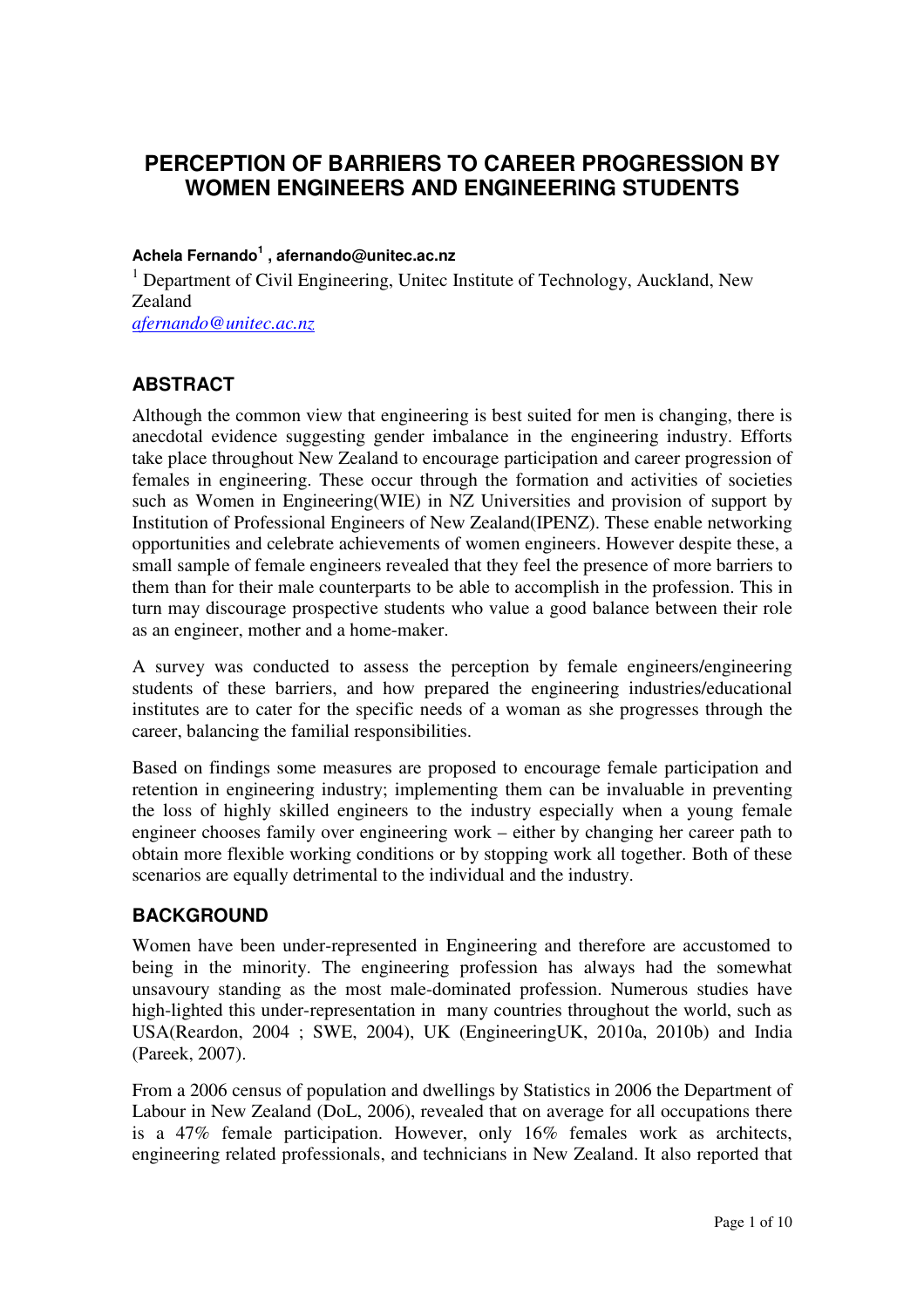female enrolment of engineering students at tertiary level was just under 18%. Their report "Engineers in the labour market" (DoL, 2006) stated the need to widen the pool of future potential engineers and identified that M Maori and pacific populations were not well-represented. The report did not mention considering ways of increasing female participation in engineering. of future potential engineers and identified that Maori and pacific populations were not well-represented. The report did not mention considering ways of increasing female participation in engineering.<br>According to an IPEN

professional engineers in New Zeal Zealand are women (Fig. 1). This is in line with internationally well-known fact that women participation in engineering is low with perhaps the only exception of China (40%) and the former USSR (58%) (CERT, 2010).



Fig. 1: Distribution of female CPEng registrants in New Zealand (IPENZ, 2011)

While attracting females to a profession perceived to be one of male domination is one great challenge, retaining those who do enter the industry is another. Out of concern that female engineers do not seem to continue in their engineering careers as long as their male counterparts, IPENZ carried out a comprehensive survey in 2008 to find out what happens to them in the work force. The data revealed gender-based prejudices in sexual harassment, gender discrimination, and remuneration. The report also acknowledged that women engineers left their professional status for travel, to undertake further study, or for maternity or childcare reasons (IPENZ, 2009). Although a pay disparity was observed in the data, it was not reported as a reason for departure. In contrast, a a report (Kiviat, 2010) based on a survey of women engineers in Canada by Prof. Jennifer Hunt, an engineer turned economist, concluded that although more women than men left engineering for family-related reasons, the gender gap was similar to that in nonengineering professions. In fact, it found that more than  $60\%$  of the women leaving engineering did so because of dissatisfaction with pay and promotion opportunities.

This study was conducted to assess the perception by female engineers and engineering students of the barriers, and how well or badly prepared the engineering industries and educational institutes currently are to cater for the specific needs of a woman as she progresses through the career while balancing familial responsibilities.

An anonymous survey was conducted to collect data from female engineers and engineering students through a questionnaire (conducted in Survey Monkey®). The data were analysed and findings summarised.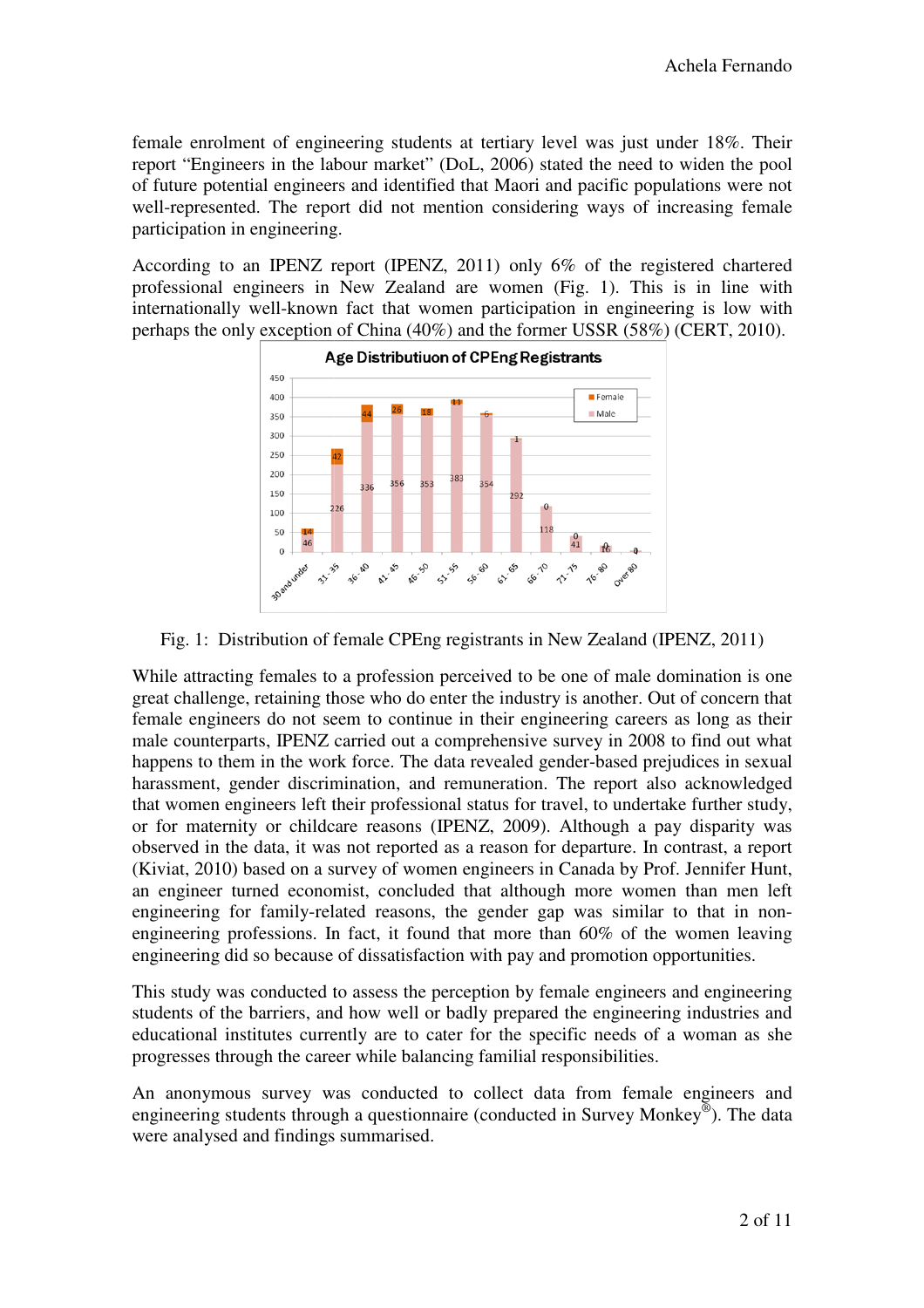# **THE SURVEY**

The recipients of the survey were females who were academics/students tertiary engineering education or working in the engineering industry in New Zealand. Participation in the survey was voluntary and was initially distributed to a total of 37 female civil engineers/academics/engineering students (5 students) known to the researcher with a request to forward the survey link to other female engineers fitting the given description. The total number of respondents was 47. The survey comprised of 5 sections with a total of 38 questions.

## **Section 1 – Identifying the status**

The composition of the participants is shown in Fig. 2. The numbers add up to 54 rather than 47 as some of the participants fall into more than one group. The majority (74.5% or 35 participants) are engaged in full time work in engineering industry; of these, three are studying part time. Similarly there are 6 who are full time students out of which two are working part time. Four are taking a break away from work.



Fig. 2: The composition (number and %) of the surveyed sample

### **Analysis of Section 1**

The overall sample is medium-sized. Judging from the number in sub-classes, it should be acknowledged that the samples representing categories other than full-time employed are very small. As such, sub-sample analyses of information were not done. It should also be noted that all the percentage values represent extrapolations to 100 from a smaller sample, are indicative but suffice for the purpose of this study.

#### **Section 2 – Perception of engineering as a profession and the place of women in Engineering**

There were five questions in this section. It is noted that the widely held view that "Engineering is a man's world" is fading with  $70\%$  thinking it is not (Fig. 3). As expected 89% see that the women:men ratio is not balanced in their place of work/study (Fig. 4).

When asked whether the ratio is balanced in engineering industry in general, an overwhelming 96% responded with a "No". As to what the women:men ratio would they like it to be, the most common response was 50:50. While the responses varied widely, there were five who did not have any specific preference (Fig. 5).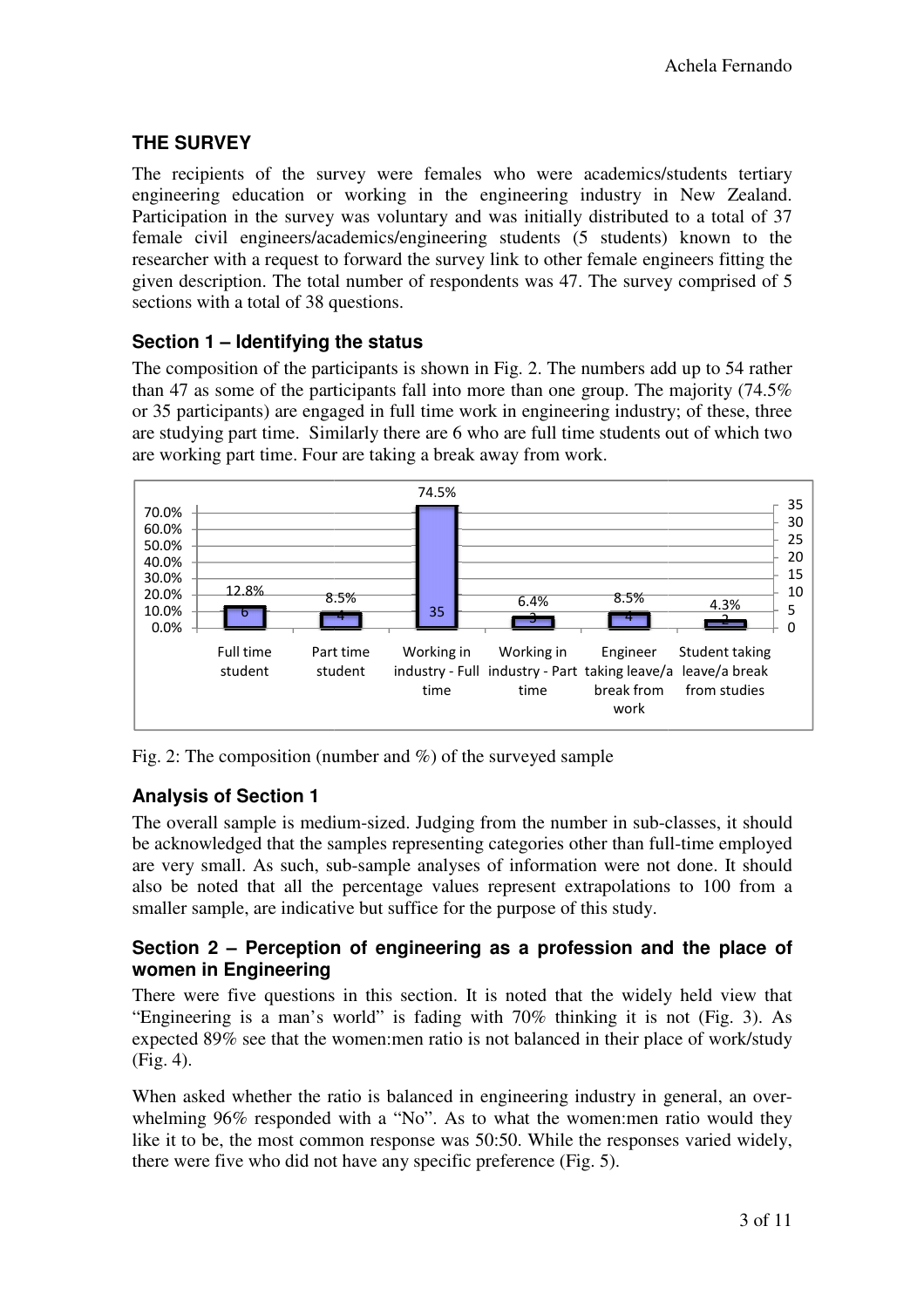With respect to working hours, 61% say that there is a need to dedicate long hours to work to succeed in the engineering industry in general. A specific question whether they have to spend long hours in their *own* workplace comes up later in Section 5.



 Fig. 3: Engineering a "man's world?" Fig. 4: Gender imbalance in work place/study





Fig. 5: Preference of women:men ratio in engineering

### **Analysis of Section 2**

The perception that the ratio should be more balanced aligns with the global view.

### **Section 3 – Identifying inhibitors**

This comprised six questions drawn from existing literature supported by observed anecdotal evidence to check whether the views that inhibit the advancement of women engineers were widely shared by the NZ sample.

The results summarised in Table 1(with highest percentage underlined), show that the respondents largely share these views with the only exception of pay parity. However, 31% still perceive pay parity as a concern. It should be noted that the participants are very likely to be unaware of the actual salary their male counterparts draw. A survey on actual remuneration with a small sample size of females over 35 years and conducted by IPENZ (IPENZ, 2009), showed that women with Chartered Professional Engineer (CPEng) status got paid consistently lower than their male counterparts across all age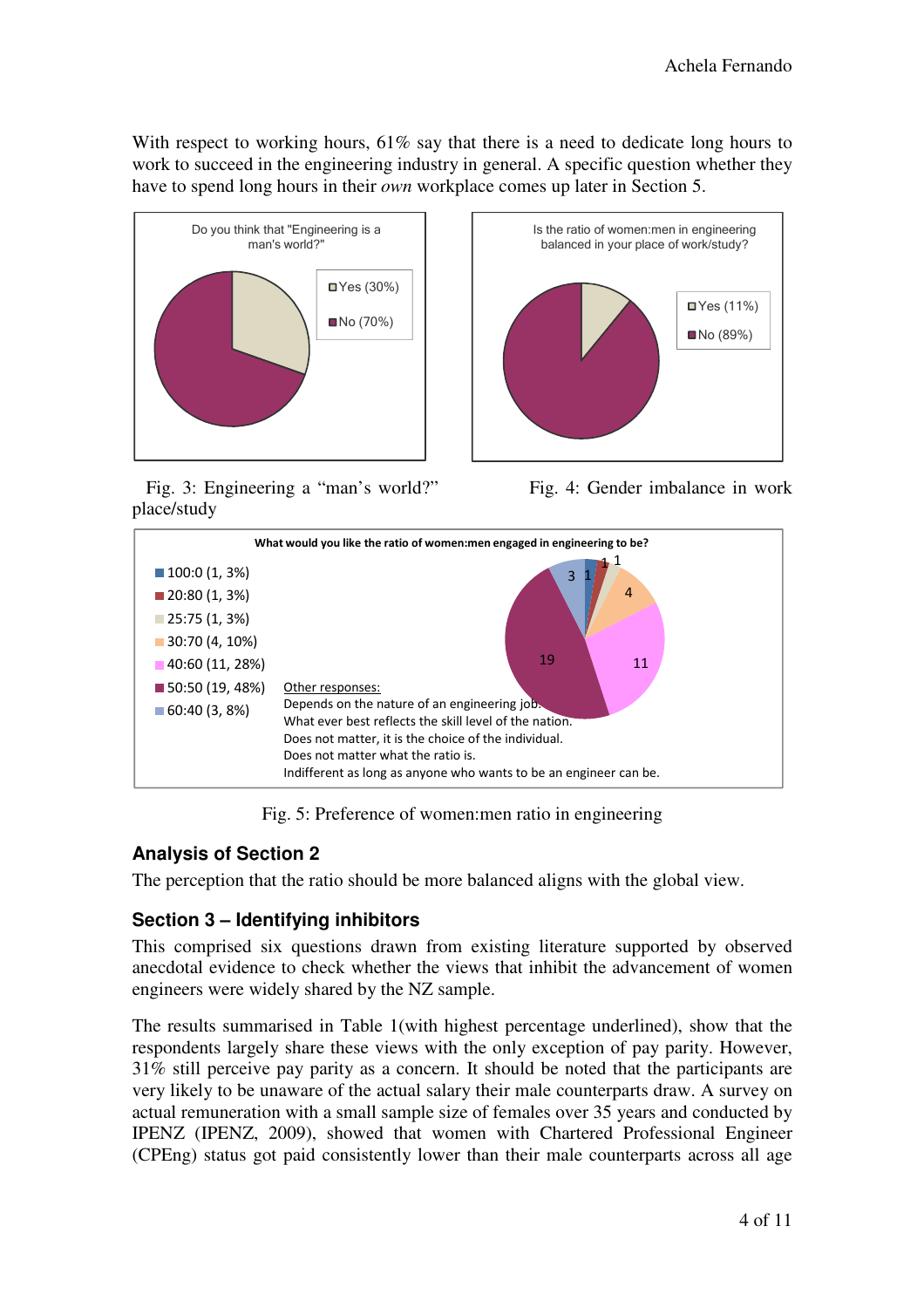groups. Similarly a survey carried out in the UK in 2008 (Whitelaw, 2008) showed that women who were Members of the Institution of Civil Engineers (MICE) received 32% less pay than MICE males.

| <b>Obstacle</b>                                              | Disagree | Neutral | Agree      |
|--------------------------------------------------------------|----------|---------|------------|
| Women face more opposition in leadership roles than          |          |         |            |
| men.                                                         | 22%      | 26%     | 52%        |
| Some men do not feel comfortable with having to report       |          |         |            |
| to women.                                                    | 17%      | 24%     | 60%        |
| Female engineers have to work harder to get ahead in         |          |         |            |
| the work place.                                              | 24%      | 17%     | <u>59%</u> |
| Women engineers are smart people; but they still have to     |          |         |            |
| put in more time, deliver better quality to earn the status/ |          |         |            |
| reputation/ appreciation a man gets by doing less.           | 29%      | 26%     | 45%        |
| There is no pay parity between women and men in              |          |         |            |
| engineering for similar work. Women get paid less.           | 33%      | 36%     | 31%        |
| An assertive woman is perceived to be strong-willed          |          |         |            |
| while a man is expected to be assertive.                     | 19%      | 29%     | 52%        |

|  | Tab. 1: Agreement with prevalence of obstacles to career progression |  |  |  |  |
|--|----------------------------------------------------------------------|--|--|--|--|
|  |                                                                      |  |  |  |  |

### **Analysis of Section 3**

A very interesting finding from a survey carried out in Canada is that women leave engineering for the same reason that a man leaves a job, i.e. pay and promotion concerns or opportunities (Flynn, 2010; Kiviat, 2010). It deduces that women seem to disproportionately leave male-dominated fields one of which is Engineering.

The factors in the table above also seem to suggest that females here do feel that they have obstacles to getting ahead in the work place. Although they have not been found to be leading factors in any survey done so far, the cumulative effect of these factors are bound to have *some* influence on feeling justified of leaving work when family and other reasons surface.

### **Section 4 – Engineering education**

This section attempted to gather information regarding the perception of equal treatment in engineering education and if co-education or girls-only education is likely to promote equal treatment. All the respondents (100%) confirmed the worldwide accepted worrying trend of being in the minority during tertiary education (all less than 40%). Data revealed that there was no intentional difference (positive or negative) in the manner in which male and female academics treated the female students compared to their male counterparts. This confirms the view that the educationalists by and large treat the female minority with equity.

When it comes to treatment by work colleagues however, the data (Fig. 6) suggests that while a majority  $(63.4\%)$  felt they were treated as equals,  $22\%$  (9) of the 41 respondents said they did not which is concerning. None of these 9 are students, five are working full time, three working part time and one taking a break away from work.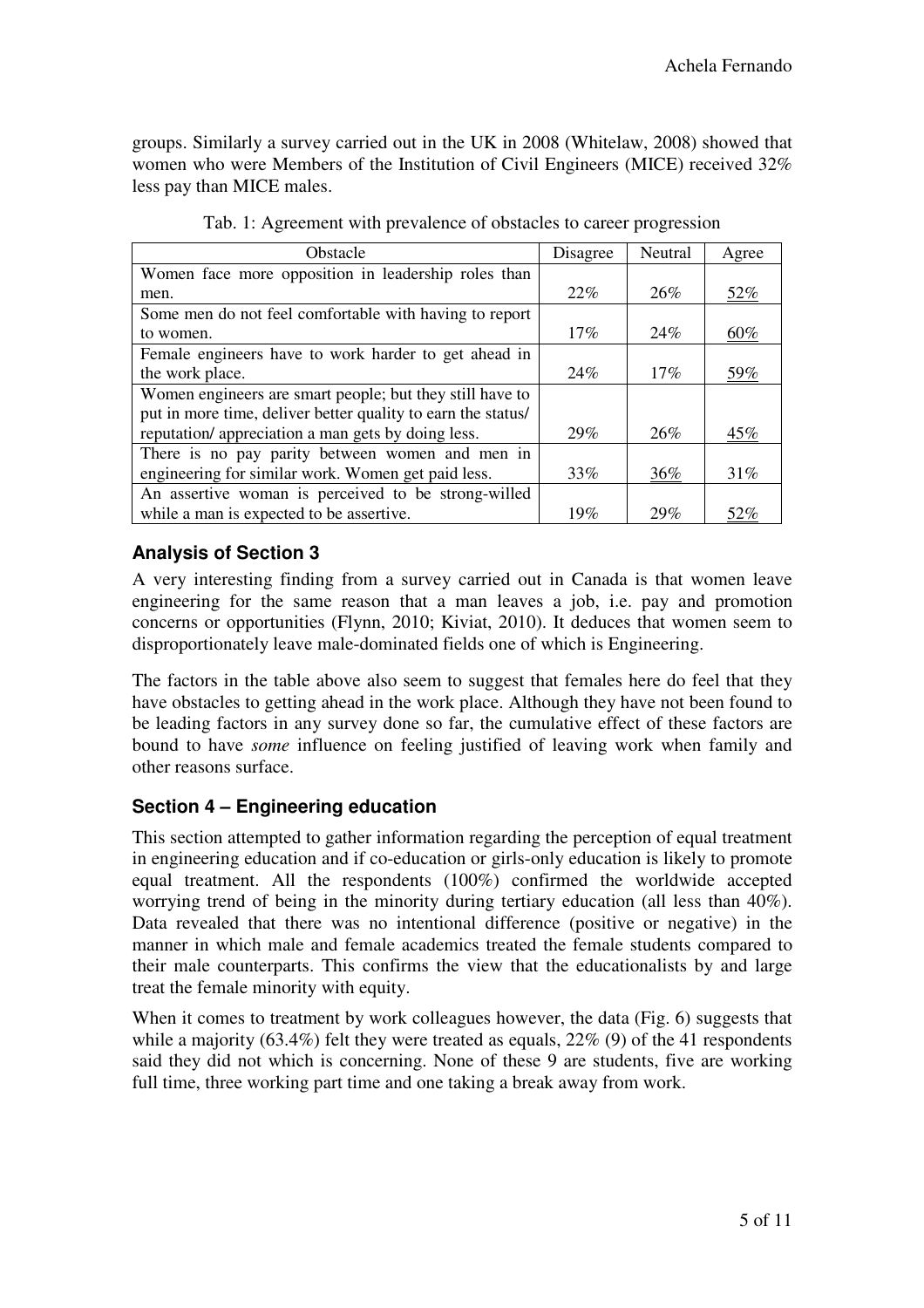

The data supports correction of such an imbalance through co-education, as this promotes mutual understanding at an early age. Fig. 7 clearly shows that only a small minority  $(7%)$  see co-education not being the better option. Fig. 8 on the other hand, indicates ambivalence of all-girls education up to secondary schools although supposedly it leads to gender issues never surfacing and girls growing up believing they can do anything.





Fig. 7: Benefits of co-education Fig. 8: Benefits of early education for girls-only

# **Analysis of Section 4**

Co-education is key to promoting confidence and understanding between opposite sexes as both academic confidence and self-efficacy are essential for academic success. Back in late 90s, women in the US criticised engineering educators for being rigid, closed, and condescending (Seymour & Hewitt, 1997) which seemingly lowered women's self confidence and self-efficacy. It is comforting to know that none in this study felt they were treated differently by their educators. It is possible that some of the participants were educated overseas. Overall, gender inequities would have undoubtedly reduced over the decades, but it is crucial not to abandon the educational efforts in the light of favourable recent statistics.

This survey did not query if the females experienced gender discrimination by their fellow students. However, an excellent analysis on determining students' success in engineering programs in the USA (Vogt, Hocevar, & Hagedorn, 2007) revealed that female students there reported greater perceived gender discrimination than the male sub samples. It also showed that women students had lower engineering self-efficacy and lower levels of critical thinking. They conclude that it may be the cumulative effect of these variables that dissuade some females from engineering and in to other majors.

With the need to retain those who choose to study engineering, it is paramount that the educators adapt their delivery to take advantage of the female traits such as such as willingness to seek help (Shachaf  $&$  Snyder, 2007) and preference to ask questions after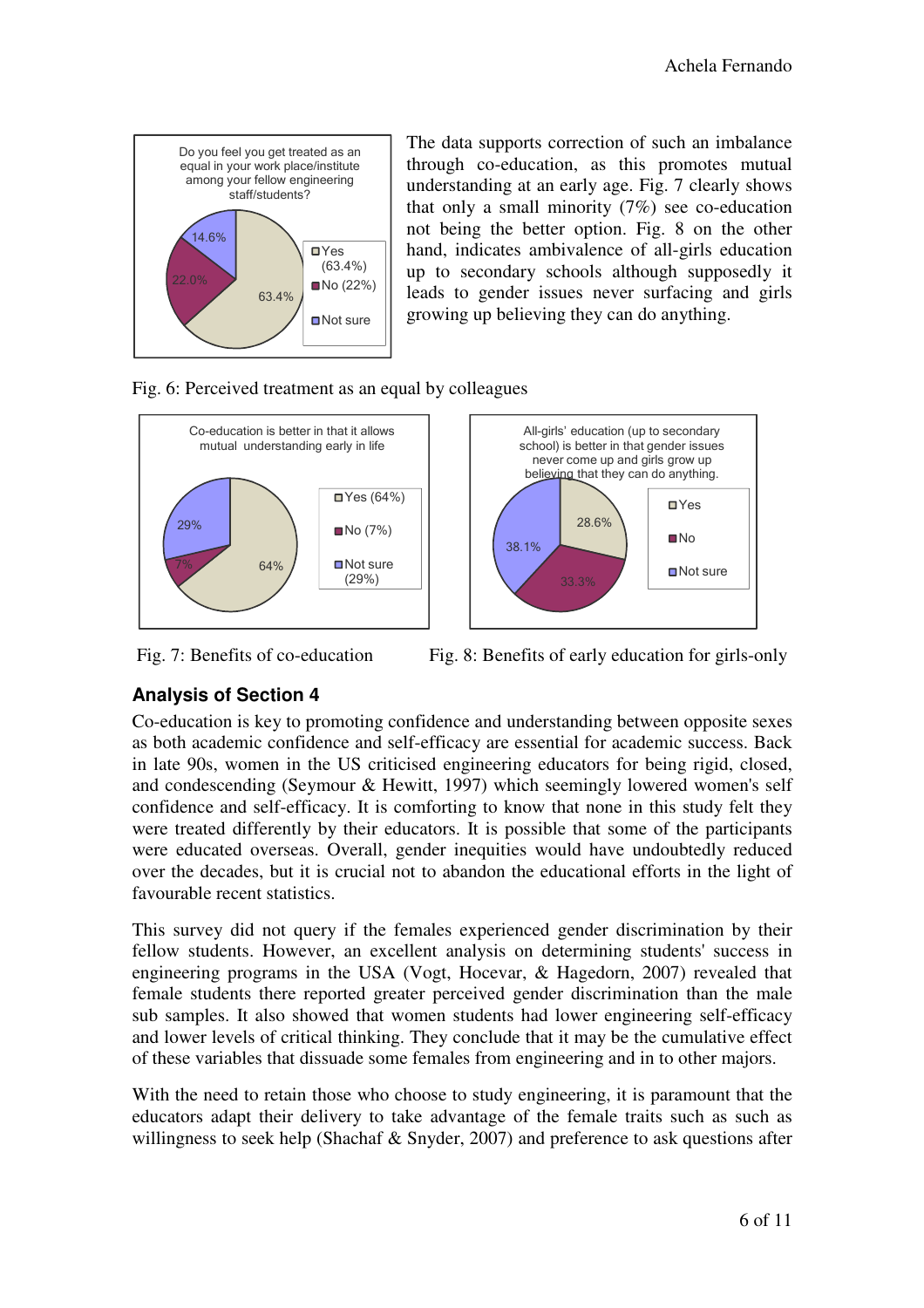or outside of a class, rather than *in* class [(Margolis, Fisher, & Miller, 2011 ) and personal observations].

# **Section 5 – Identifying work place issues**

This section was designed to capture what reinforcements would encourage the females to succeed more. While it is clear that having mere large numbers in the study group/work place is not necessarily a great encouragement (Fig. 9), having more females in leadership positions would help (Fig.10).





Fig. 9: Benefit of more female members Fig. 10: Benefit of more females as leaders

At their own work places, 50% of the participants feel they have to work long hours to succeed. While 74% of the participants feel that there was(will be) a time in their engineering career when they had (will have) to choose between family and career (Fig. 11), only 12% would prioritise career (Fig. 12).



Fig. 11: Having to choose Family/career Fig. 12: Choice of Family/Career



One of the main concerns is the the loss of women engineers all together from engineering industry. Fig. 13 shows that while a vast majority wish to eventually return to engineering, 10% intend to leave engineering for another line of work. This must be related to, among other things, the desire to prioritise family, the need for investing long hours to engineering work, and the perceived difficulties in balancing life and work in an engineering career as opposed in other work/trades.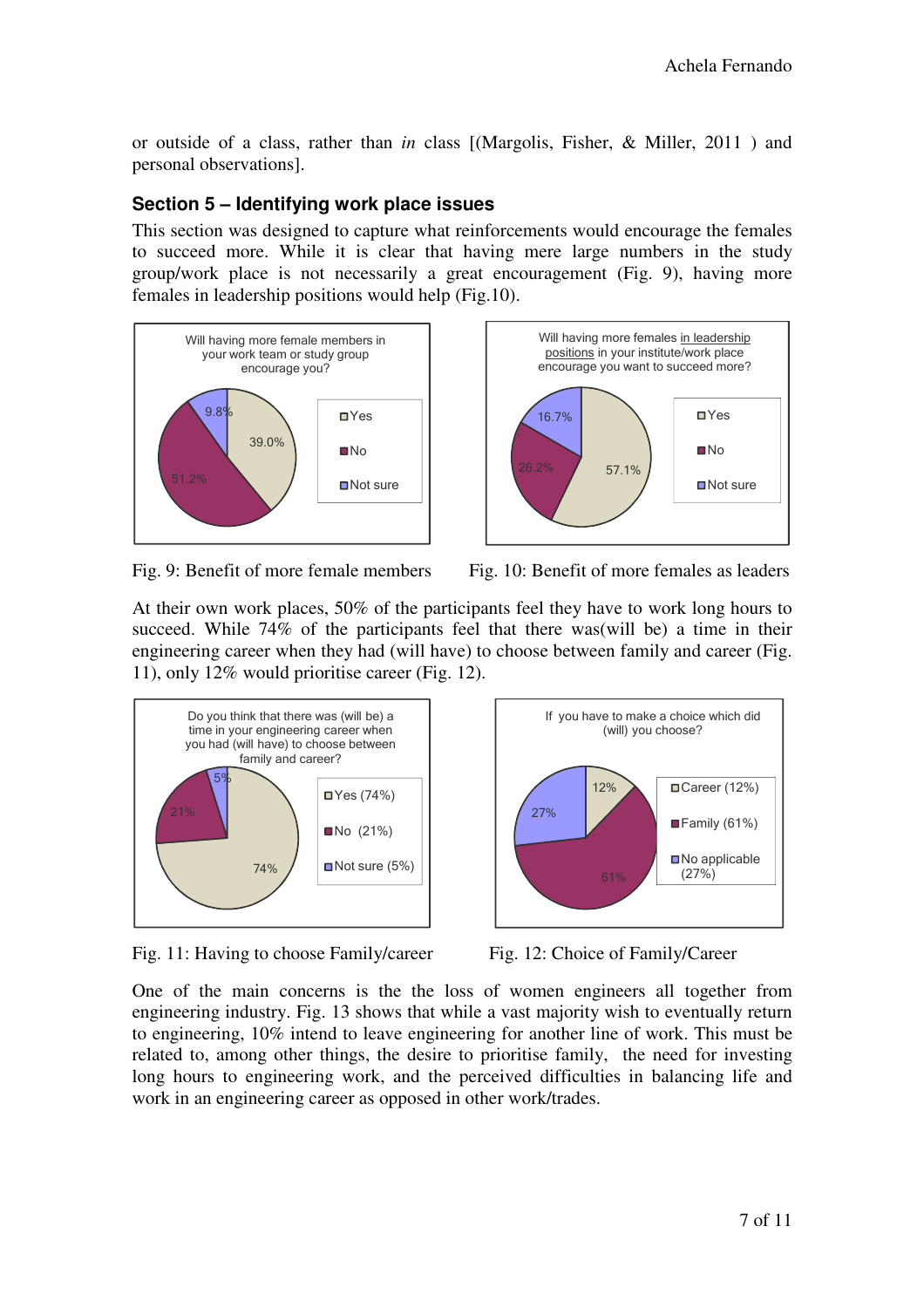

Fig. 13: Desire to return to Engineering Fig. 14: Organisations offer alternatives?

A vast majority (76%) considers that engineering organisations should offer alternatives to increase participation of women in engineering while 17% say no (Fig. 14). Given a few choices of helpful alternatives, the participants voted as shown in Tab. 2.

| Tab. 2: Provisions already available in some organisations (from a given list) |  |  |
|--------------------------------------------------------------------------------|--|--|
|                                                                                |  |  |

|                                  | Number   | Does you |
|----------------------------------|----------|----------|
| Provision by organisation        | of votes | alterna  |
| Flexible Longer breaks for those |          | par      |
| who have children                | 15       |          |
| Flexible work hours              | 30       | 21%      |
| Opportunities to work from home  | 26       |          |
| Provision of childcare at work   |          |          |
| place                            | 13       |          |
| Not sure                         |          | 45%      |
| Not applicable                   |          |          |
|                                  |          |          |
|                                  |          |          |



 Fig.15: Organisations offering alternatives

As shown in Fig. 15, 17% of participants stated their organisation did not offer the provisions in Table 2 while 7% stated they are not sure if such alternatives were available to them.

| Provision by organisation                              | Number of votes |
|--------------------------------------------------------|-----------------|
| Flexible hours                                         | 13              |
| Opportunities to work from home                        | 10              |
| Contracts arrangements                                 |                 |
| Part time work options                                 |                 |
| Opportunities to work from home for both men and women |                 |
| Decreased work hours. eg 30 hr week instead of 40      |                 |
| Women only social events                               |                 |
| Flexible work hours - manager dependent                |                 |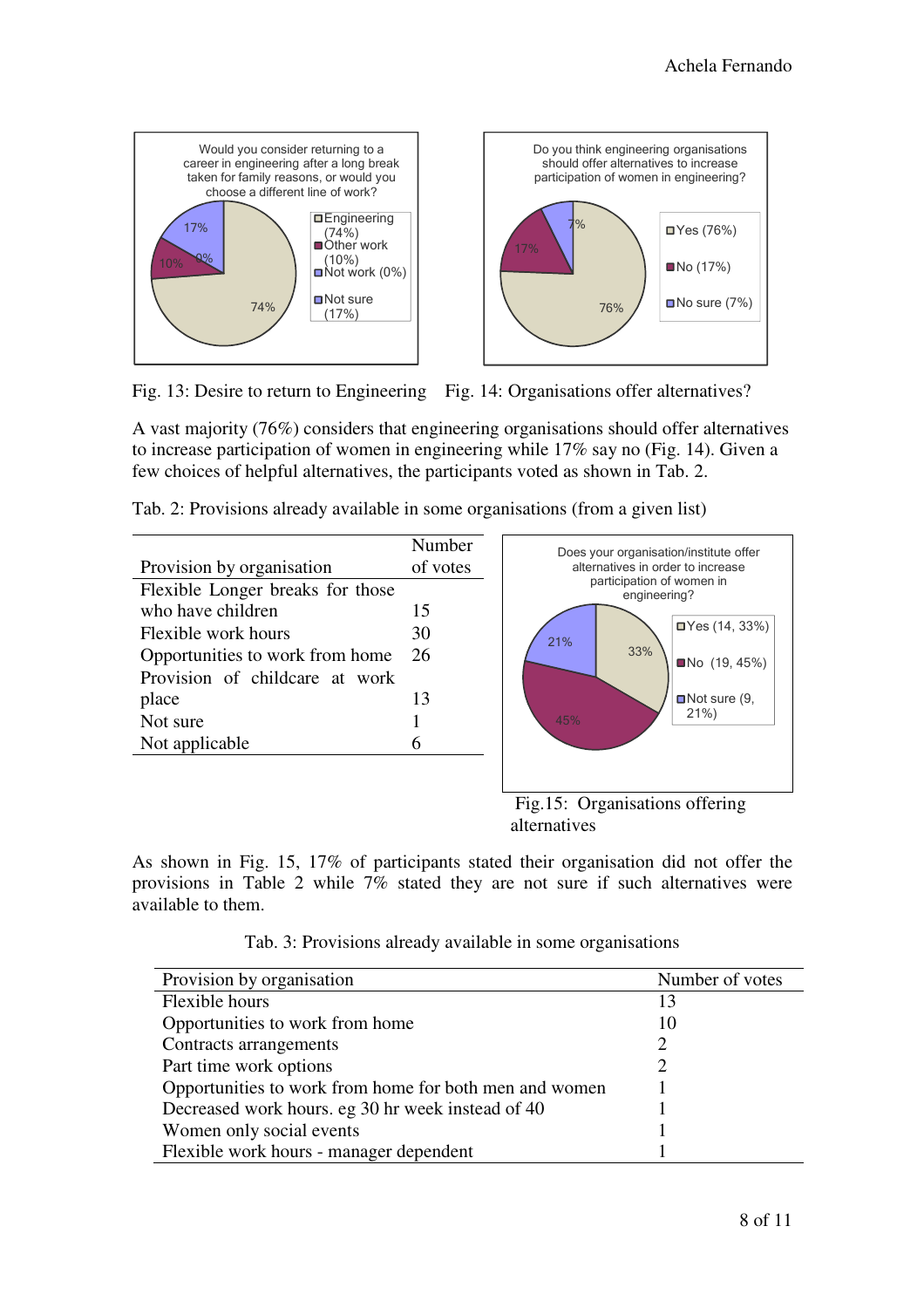The 14 individuals who said their organisations offer alternatives gave the provisions in the above table (Tab. 3) as the ones they get to enjoy.

### **Analysis of Section 5**

Women engineers in leading positions capable of mentoring and acting as role models is clearly a motivator. There is inconsistency in providing alternative work arrangements across organisations. Flexible work hours and work from home are the most common offering and perhaps is a good start for those organisations who do not offer any.

There are other international surveys that reflect the same trends observed in this survey. Patricia (Lee, 2006) also found that the biggest obstacle for the aged between 31-40 was time management, specifically, that of balancing the demands of home/family against those of job/career ultimately having no time for themselves. Her respondents between the ages of 41-50 cited discrimination, primarily gender-based, as their biggest obstacle, some citing age discrimination as their career issue.

#### **Section 6 – Identifying the wish list**

When asked what provisions they would like organisations to offer in order to increase participation of women in engineering, the participants suggested the following options:

From Academic institutes: Distance learning

From Professional bodies: Competency evaluation holidays

From employers:

Opportunities to work from home Flexi work hours Part time work arrangements Opportunities to provide "consultancy" to the company, for a few hours a week (for those with children) Paid/unpaid leave for extended periods Increased sick leave due to sickness of children Childcare facilities at workplace Leave during school holiday periods Information (e.g. interviews) on female engineering leaders More women in leadership positions for us to look up to Informal and formal mentoring Treat equally (for example some mangers are reluctant to hand over responsibilities to female counter parts)

#### **Analysis of Section 6**

Participants show that the organisations can do much more to increase participation of women in engineering industry. Most of the expectations are centred round flexibility, both in work place as well as in education.

#### **SUMMARY AND RECOMMENDATIONS**

In summary, the majority of the cohort of 47 female engineers/students confirmed that there is gender imbalance in the numbers and would like to see more women. They also perceive several obstacles to advancing their careers in this male-dominated industry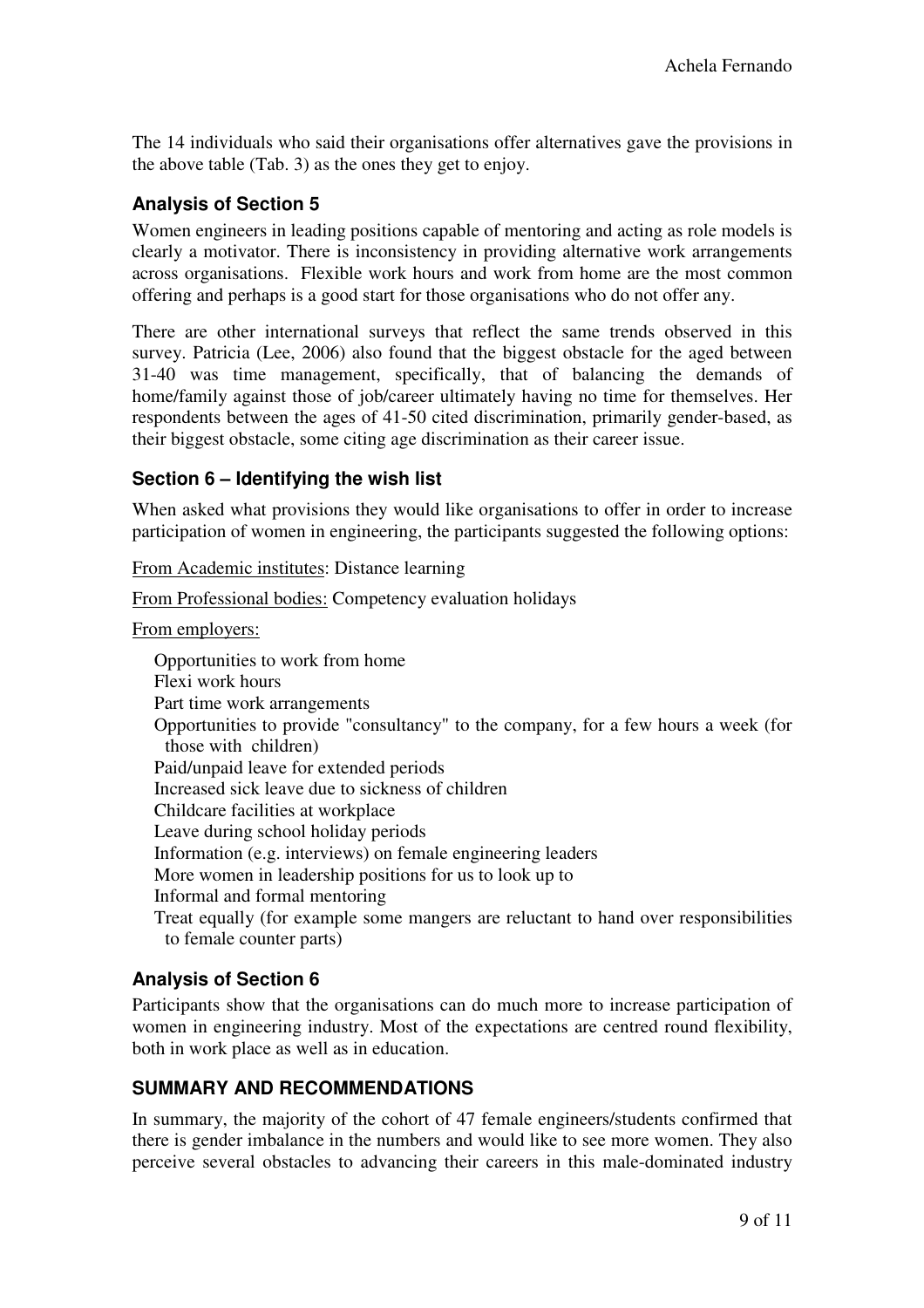and suggest number of actions the employers, institutes can take to encourage them to succeed more as well as to keep them in industry longer.

The following recommendations will assist with improving the number of women engineers:

Professional bodies such as IPENZ could consider making some exemptions to those who had taken time off within the 5 year evaluation period for retaining CPEng status. This will need further discussion, careful thought to ensure professional standards of the practitioner are maintained, and proper evaluation processes put in place; after all women engineers will not want to appear to be given special treatment but only fair treatment. A recent policy (Engineers-Australia-Council, 2008) aims to provide flexibility to those who take a career break of six months to five years, by altering the CPD requirements. This is one example of an engineering professional institute taking steps to prevent individuals taking a career break being disadvantaged when they choose to return to workforce.

Apart from flexible work arrangements, any positive action taken to nurture, mentor and support women engineers in a male dominated environment where there are perceptions of unequal treatment will definitely promote the confidence and hence the contribution of women engineers to industry.

Considering implementation of the suggestions, some of which need only a change of attitude, can be quite valuable as the loss of valuable workforce to engineering industry as a young female engineer chooses family over engineering work – either by changing career path that allows more flexible working conditions or by stopping work all together – can be equally wasteful to the individual and the engineering industry.

#### **REFERENCES**

CERT. (2010). Stubborn Obstacles: What's Hindering Female Engineers? *Arabic Knowledge@Wharton, Nov.* Retrieved from

http://knowledge.wharton.upenn.edu/arabic/article.cfm?articleid=2562

- DoL. (2006). *Engineers in the New Zealand labour market* Wellington, NZ. Retrieved from http://www.dol.govt.nz/services/LMI/tools/skillsinsight/ipenz/summary.asp
- EngineeringUK. (2010a). *Engineering UK to investigate why UK has lowest number of female engineers in the whole of Europe - Media release - 21Apr Retrieved from* http://www.engineeringuk.com/\_db/\_documents/Final\_CRAC\_PR\_210410\_v2BE\_%2 84%29.pdf
- EngineeringUK. (2010b). *UK has Lowest Number of Female Engineers in Whole of Europe - June* Retrieved from

http://www.engineeringuk.com/viewitem.cfm?cit\_id=383326

Engineers-Australia-Council. (2008). *Career breaks policy*.

- Flynn, A. (2010). From compressed workweeks to gender discrepancies on the job With Prof. Jennifer Hunt, Labour Economist. *McGill Reporter, May* Retrieved from http://publications.mcgill.ca/reporter/2010/05/with-professor-jennifer-hunt-laboureconomist/
- IPENZ. (2009). IPENZ Women in Engineering Survey. *Engineering Dimension, Feb*  (78)*,* 1,3-5.